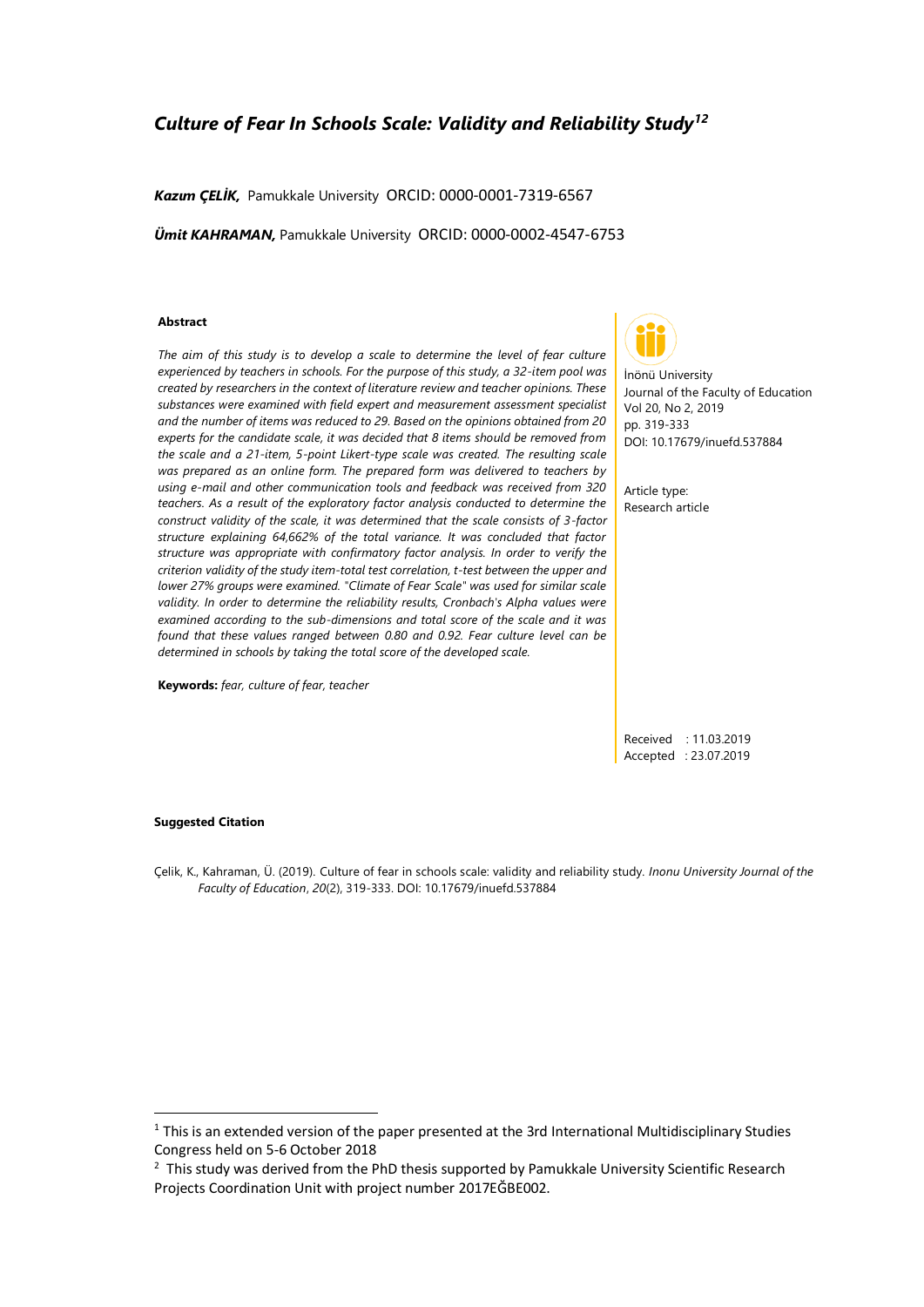# **EXTENDED ABSTRACT**

#### **Introduction**

People who are social beings are in a constant relationship in their jobs, schools, family lives. As a result of these relationships, it is inevitable for people to have feelings such as love and hate. People can experience emotions such as confusion or fear when they interact with other individuals or face a situation they do not foresee. In everyday life, fear is a feeling that everyone feels. Every human being has some fears. Fears such as fear of death, fear of not being able to survive, fear of losing his job, fear of not being successful can be given as an example. These fears also affect the behavior of people in business life and daily life. Because people do not want to be together with the people they fear. they also do not want to be in the environments they fear.

Fear starts from childhood and continues in the rest of life. Fears from parents in the family and from teachers in schools can be caused by managers in adulthood. The world view is called fear culture, where those who have power in the family and community life (that parents at home, teachers in the classroom, administrators in schools) are always right, the powerless are obliged to obey, the non-obedient are punished and fear is the basis. In this world view, to be afraid, to obey the authority to remain silent and to do what is said without question is considered a merit (Oran ve Balkan Akan, 2017; Cüceloğlu, 2008).

#### *Purpose*

The culture of the environment in which teachers work will cause them to be psychologically better or worse. The fact that the administrators, the teachers experienced fear in their situations and whether these fears are continuous in their schools will help the managers to demonstrate effective management. Although there are studies about fear culture (Yıldız, 2015; Yurdigül, 2014; Harputlu, 2012; Kaşmer, 2009), these studies have been carried out in different fields such as sociology and business. in educational organizations in Turkey, there are two theses (Sincer, 2016; Çakıroğlu, 2013) about the culture of fear. Some other studies about fear culture in schools (Güler, 2004) are related to the fear of students. In the literature, no fear culture scale was developed for teachers to determine the level of fear culture in schools. Therefore, a scale is needed to measure the level of fear culture in order to determine whether the culture of fear is dominant in the schools where teachers work. In this context, it was aimed to develop a scale to determine the fear culture in schools based on teachers' perceptions.

#### *Method*

A literature review was conducted by the researcher to develop the scale. In addition, interviews with 7 teachers to explain what is meant by the concept of fear culture. Then the teachers were asked about the reasons for their fears in schools. Based on the data obtained, it is concluded that the teachers have fears from their managers, colleagues and legal processes; According to the literature and teachers' views, a pool of 32 items consisting of three dimensions (fear of manager, fear of colleagues, fear of legal process) was obtained. These substances were examined together with field experts and measurement and evaluation expert and a new form was formed with 29 items. In order to determine the appropriateness of the articles to Turkish, two Turkish teachers were interviewed and finalized. In this study, Lawshe technique was used to determine the scope validity. In this context, 20 experts received opinions. The experts were asked to give their opinions as Kal 1-Remove, 2-Corrected, 3-Stay "for the items in the scale. The 21-item form obtained as a result of expert opinions is prepared as 5-point Likert (1 = Never; 2 = Rarely, 3 = Sometimes; 4 = Usually; 5 = Always). The total score that can be taken from the scale varies between 21-105. Increasing the score from the scale means that the culture of fear is high in school. The online form was prepared to collect data from the work group, and the link address to be used to reach the form was sent online to teachers using email and some other means of communication. Reminder messages were sent one week apart and data collection was completed after one month. "Climate of Fear Scale", developed by Askanashy and Nicholson (2005) and adapted into Turkish by Sincer (2016), has been added to the online form to determine the similar scale validity of this scale. The reason for the selection of this scale in the research is that it is a scale prepared for the companies and the validity and reliability study is conducted by Sincer (2016) for educational organizations. Exploratory and confirmatory factor analyzes were performed to determine the construct validity of the scale. The Cronbach Alpha coefficient was calculated for the internal consistency reliability of the scale. In order to perform exploratory and confirmatory factor analyzes of the scale, data were divided into 2 groups. The validity study of the scale was performed by applying exploratory factor analysis to the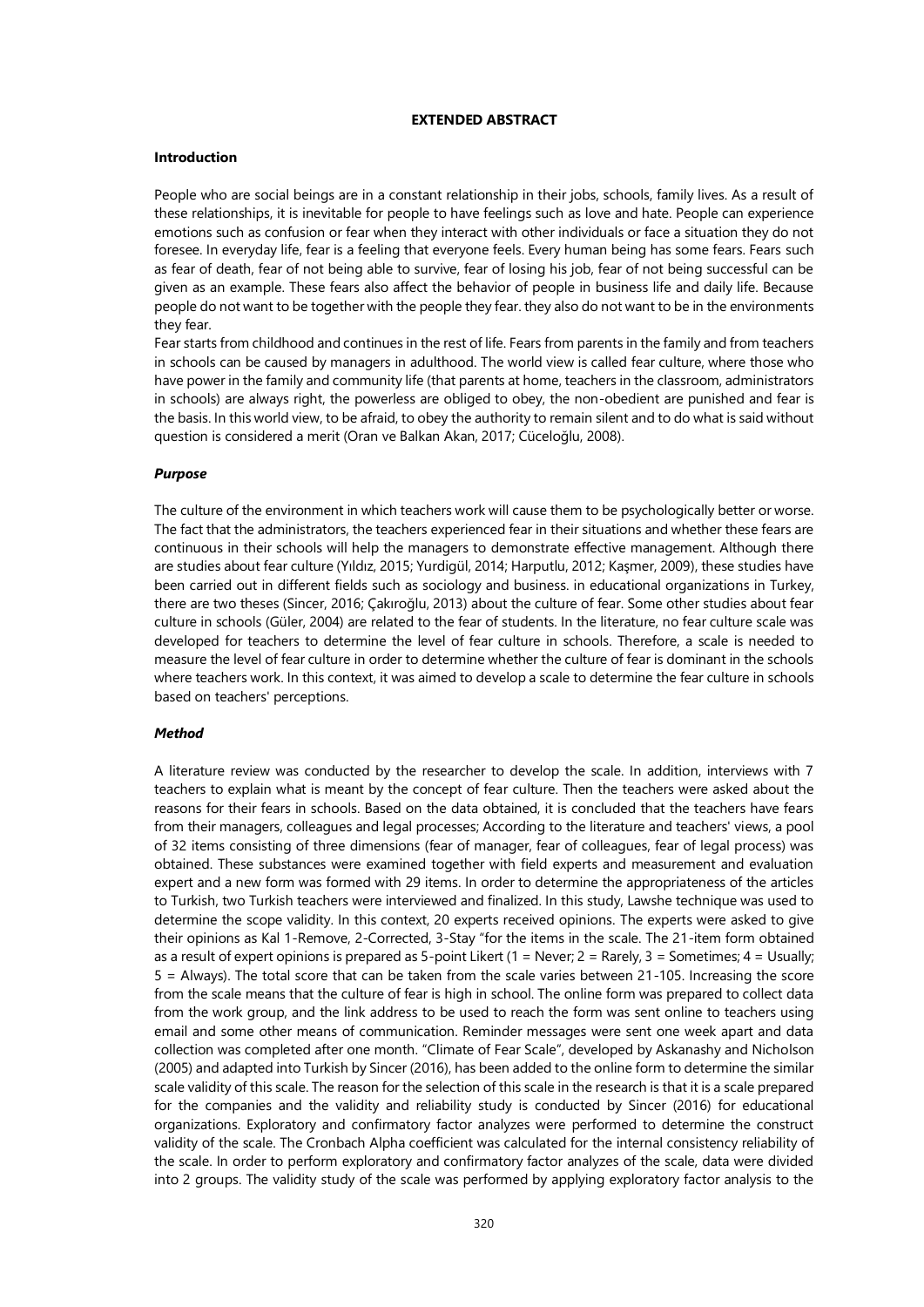first group and confirmatory factor analysis to the second group. In order to determine the criterion validity of the scale, the correlation between the Climate of Fear Scale, which was developed by Askanashy and Nicholson (2005) and adapted in Turkish by Sincer (2016), was examined. In addition, the difference between the upper and lower 27% groups is a significant indicator of the criterion validity of the scale. In this context, the upper and lower 27% groups were compared with the t test.

# *Findings*

The validity and reliability studies performed during the scale development process show that the scale is a valid and reliable scale that can be used to determine the level of fear culture in schools. It was concluded that three factors in the scale explained 64,662% of the total variance. The results of confirmatory factor analysis (CFA) to confirm the three-factor structure obtained were found to be acceptable. This shows that the factor structure of the scale is confirmed. In order to verify the criterion validity of the study, item total test correlation and t-test analysis was performed between the upper and lower 27% groups. "Climate of Fear Scale" was used for similar scale validity. According to the results obtained from these analyzes, criterion validity of the scale criterion validity of the scale can be said. In order to determine the reliability results, Cronbach's Alpha values were examined according to the sub-dimensions and total score of the scale and it was found that these values ranged between 0.80 and 0.92. According to these values, it can be said that the scale is a reliable scale. Fear culture level can be determined in schools by taking the total score of the developed scale.

# *Discussion & Conclusion*

In the literature, it was observed that there was no measurement tool to determine the level of fear culture in schools. In order to determine the level of fear culture in schools, it can be said that the scale can be used and contribute to the field in order to determine the relationship between fear culture and various variables.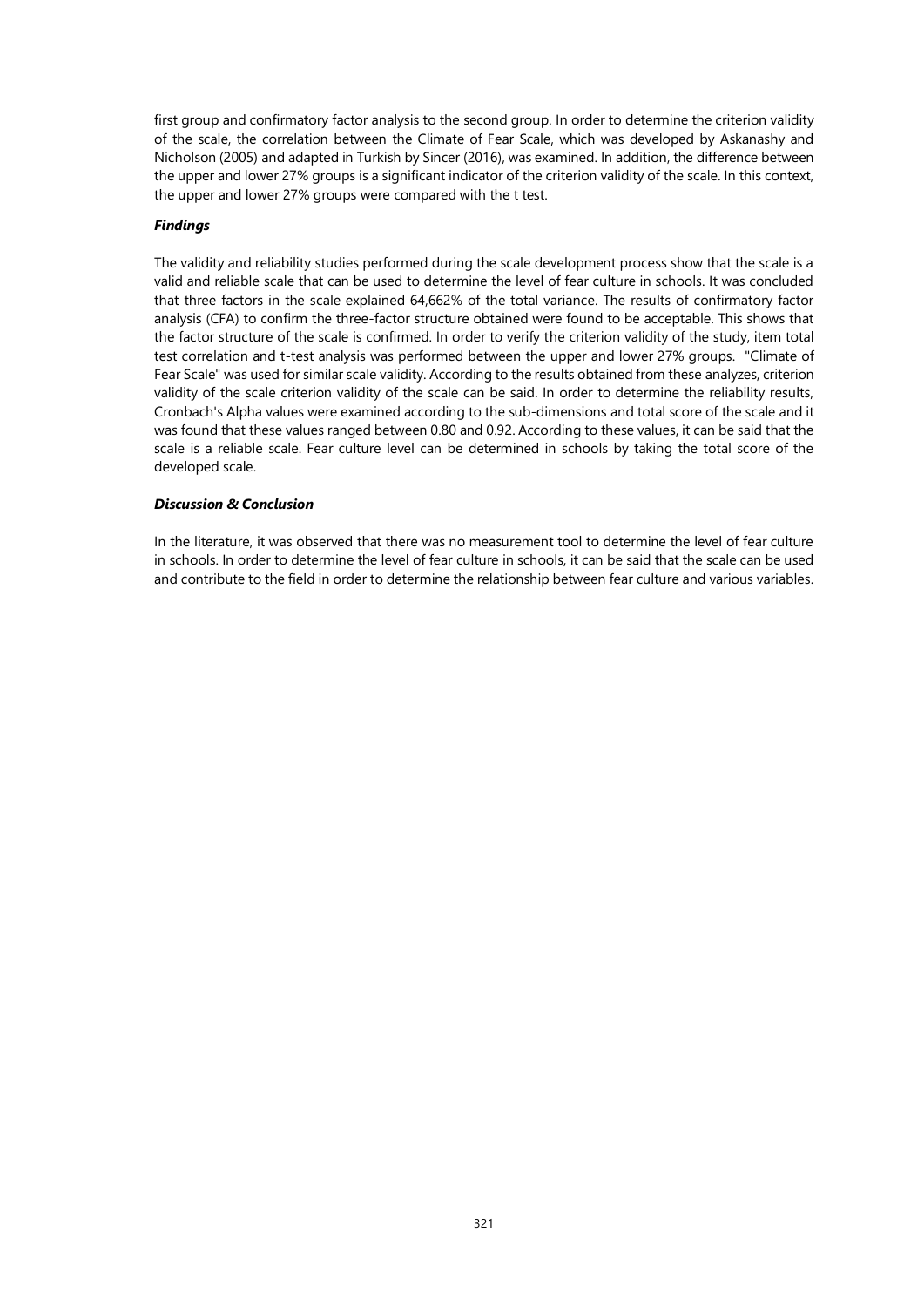# *Okullarda Korku Kültürü Ölçeği: Geçerlik ve Güvenirlik Çalışması<sup>12</sup>*

*Kazım ÇELİK,* Pamukkale ÜniversitesiORCID: 0000-0001-7319-6567

*Ümit KAHRAMAN,* Pamukkale Üniversitesi ORCID: 0000-0002-4547-6753

#### **Öz**

*Bu çalışmanın amacı, öğretmenlerin okullarda yaşadıkları korku kültürü düzeyini belirlemek üzere geçerli ve güvenilir bir ölçek geliştirmektir. Çalışmanın amacı doğrultusunda araştırmacılar tarafından alanyazın taraması ve öğretmen görüşleri doğrultusunda 32 maddelik havuz oluşturulmuştur. Bu maddeler alan uzmanı ve ölçme değerlendirme uzmanı ile incelenerek madde sayısı 29'a düşürülmüştür. Elde edilen aday ölçek için 20 uzmandan alınan görüşlere dayanarak 8 maddenin ölçekten çıkarılması gerektiğine karar verilmiş ve 21 maddelik, 5'li likert tipinde ölçek oluşturulmuştur. Elde edilen ölçek taslağı çevrimiçi form olarak hazırlanmıştır. Hazırlanan form e-posta ve diğer iletişim araçları kullanılarak öğretmenlere ulaştırılmış, 320 öğretmenden dönüt alınmıştır. Ölçeğin yapı geçerliğinin belirlenmesi için gerçekleştirilen açımlayıcı faktör analizi sonucunda ölçeğin toplam varyansın % 64,662'sini açıklayan 3 faktörlü yapıdan oluştuğu belirlenmiştir. Doğrulayıcı faktör analizi ile de faktör yapısının uygun olduğu sonucuna ulaşılmıştır. Araştırmanın ölçüt geçerliliğinin doğrulanması için madde toplam test korelasyonu, alt-üst %27'lik gruplar arasında t-testi sonuçlarına bakılmıştır. Benzer ölçek geçerliliği için "Korku İklimi Ölçeği" kullanılmıştır. Güvenirlik sonuçlarının belirlenmesi için ölçeğin alt boyutları ve toplam puanına göre Cronbach's Alpha değerlerine bakılmış ve bu değerlerin 0,80 ve 0,92 arasında değiştiği bulunmuştur. Geliştirilen ölçeğin toplam puanı alınarak okullarda korku kültürü düzeyi belirlenebilmektedir.*

**Anahtar Kelimeler:** Korku, korku kültürü, öğretmen



İnönü Üniversitesi Eğitim Fakültesi Dergisi Cilt 20, Sayı 2, 2019 ss. 319-333 DOI: 10.17679/inuefd.537884

Makale türü: Araştırma makalesi

Gönderim Tarihi : 11.03.2019 Kabul Tarihi : 23.07.2019

#### **Önerilen Atıf**

Çelik, K., Kahraman, Ü. (2019). Okullarda korku kültürü ölçeği: geçerlik ve güvenirlik çalışması. *İnönü Üniversitesi Eğitim Fakültesi Dergisi*, *20*(2), 319-333. DOI: 10.17679/inuefd.537884

 $1$  Bu calısma 5-6 Ekim 2018 tarihlerinde düzenlenen 3. Uluslararası Multidisipliner Calısmalar Kongresi'nde sözlü bildiri olarak sunulan çalışmanın genişletilmiş halidir.

<sup>2</sup> Bu çalışma Pamukkale Üniversitesi Bilimsel Araştırma Projeleri Koordinasyon Birimi tarafından 2017EĞBE002 proje numarası ile desteklenen doktora tezinden türetilmiştir.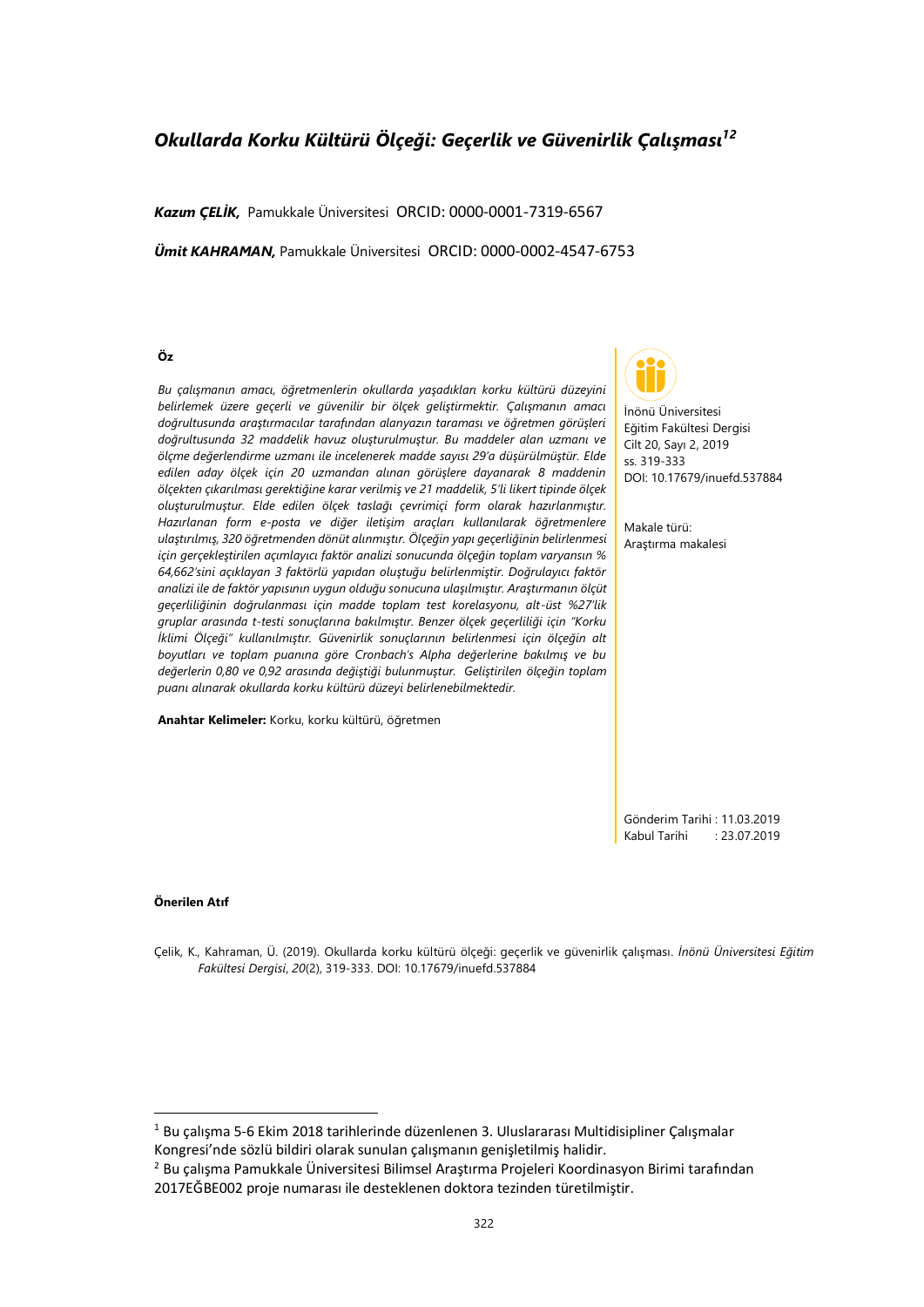# **GİRİŞ**

Sosyal bir varlık olan insanlar işlerinde, okullarında, aile yaşantılarında sürekli bir ilişki içerisindedirler. Bu ilişkiler sonucunda insanların sevgi, aşk, nefret vb. duygular yaşamaları kaçınılmazdır. İnsanlar diğer bireylerle etkileşimlerinde ya da öngörmedikleri bir durumla karşılaştıklarında da şaşkınlık ya da korku gibi duygular yaşayabilmektedir. Günlük hayatta korku herkesin yaşadığı bir duygudur. Her insanın yaşadığı bazı korkuları vardır. Ölüm korkusu, yaşamını idame ettirememe korkusu, işini kaybetme korkusu, başarılı olamama korkusu gibi korkular buna örnek olarak verilebilir. Yaşanan bu korkular insanların iş hayatlarında ve günlük hayatlarındaki davranışlarını da etkilemektedir. Çünkü insanlar korktukları insanlarla ve korktukları ortamlarda bulunmak istemezler.

Korku, insani bir duygu olarak psikolojik, toplumsal yapı açısından sosyolojik bir kavramdır (Özpolat, 2018). Mannoni (1992) de korkuyu; sevinç, aşk, tiksinme gibi temel duygulardan birisi olarak görmekte; psikolojik ve fizyolojik alanla ilgili olduğunu düşünmektedir (Mannoni, 1992). Korku psikolojik anlamda beklenmedik ve öngörülmeyen bir durumla karşılaşan insanların; zihnini yoğunlaştırmasını sağlayan bir mekanizma, herhangi bir uyaranın tehdit edici olarak algılanmasıyla ortaya çıkan, korku ile karşılaşan bireyde savaşma ya da kaçma güdüsü oluşturan duygusal bir tepki olarak tanımlanmıştır. Korkunun fizyolojik etkilerini insanlar deneyimleri yoluyla öğrenmektedir. Bu etkiler genellikle kalp atış hızının artması, irkilme ve soğuk ter dökme olarak ortaya çıkmaktadır (Eren, 2005; Furedi, 2014; Mannoni, 1992).

Korku kültürü, endişe ve belirsizlik oluşturan bir kavram olarak ifade edilen (Furedi, 2018); korkuyu politik bir güdü olarak kullanan aktörler tarafından üretilen duygusal tepkiyi açıklayan ve sosyal bilimler alanında kullanılan bir terimdir (Mölder, 2011). Korku çocukluk dönemlerinden itibaren başlayarak hayatın geri kalan döneminde de devam eder. Ailede anne/babadan, okullarda öğretmenden kaynaklanan korkular, yetişkinlik döneminde de yöneticilerden kaynaklanabilmektedir. Ailede ve toplum yaşantısında gücü elinde bulunduranların -ki bu evde ebeveynler, sınıfta öğretmen, okulda yöneticilerdir- her zaman haklı olduğu, güçsüzlerin itaat etmek zorunda olduğu, itaat etmeyenlerin cezalandırıldığı ve korkunun temel olduğu dünya görüşü korku kültürü olarak adlandırılır. Bu dünya görüşünde korkmak, itaat etmek otoriteye karşı sessiz kalmak ve söylenenleri sorgulamadan yapmak bir meziyet sayılır (Cüceloğlu, 2008; Oran ve Balkan Akan, 2017). Korku kültürü konusu daha çok siyaset ve devlet yönetimi alanyazınında yer almaktadır. Ancak insan hayatının birçok yerinde korku ve korku kültürünün yansımaları görülmektedir. Evlere kurulan kameralar, bilgisayarların şifreli olması, araba alarmları bile toplumda var olan "korku kültürünün" günlük hayata yansımasıdır.

Okullarda ise korku kültürü, yöneticinin öğretmene, öğretmenin de öğrenciye karşı disiplini ve itaati korku unsurlarını kullanması ile ortaya çıkabilir. Sürekli hata arayan, disiplin adı altında baskı oluşturan ve öğrencileri bir düşünceye kalıplamaya çalışan öğretmenlerin, demokratik eğitim ortamı sağlamaları düşünülemez. Aynı şekilde, öğretmenler üzerindeki otoritesini korku ile sağlayan, elindeki gücü korku unsuru olarak kullanan yöneticilerin bulundukları ortamlarda da demokratik bir okul ikliminden bahsedilemez. Korku kültürünün tanımlarından ve özelliklerinden yola çıkarak, yönettikleri okullarda güç sahibi olanların, okulu "nasıl yönettikleri" korku kültürü ile doğrudan ilişkili olarak görülebilir.

Okullarda korku kültürü, öğretmenlerin okullardaki yaşantıları ve ilişkilerinden kaynaklanan korkular sonucunda okullarda oluşan kültür olarak tanımlanabilir. Çalışmada okullardaki korku kültürü üç boyutta incelenmiştir. Bunlar "yönetici korkusu", "meslektaş korkusu" ve "yasal süreç korkusu" olarak adlandırılmıştır. *Yönetici korkusu:* Yönetici korkusu, öğretmenlerin yöneticilerinden kaynaklanan korkularıdır. Okullarda da güç ve otorite sahibi olarak yöneticiler görülebilir. Yöneticilerin okulları yönetirken yaptıkları davranışlar, okul yöneticisinin korkutmayı temel alarak gerçekleştirdiği yönetim öğretmenlerin yöneticilerinden korkmalarına neden olabilir. Bunun sonucunda okullarda korku kültürü oluşması beklenebilir.

*Meslektaş korkusu:* Meslektaş korkusu, öğretmenlerin okulda birlikte çalıştıkları öğretmenlerden kaynaklanan korkularıdır. Okul içindeki kötü ilişkiler, öğretmenlerin birbirlerine karşı olumsuz davranışları bu korkunun nedenlerinden bazılarıdır. Okullardaki iklim, öğretmenlerin meslektaşlarının yanında kendilerini nasıl hissedeceklerinde, ilişkilerinin niteliğinde belirleyici olabilir. Samimi ilişkilerin ve güvenin olmadığı okul iklimlerinde öğretmenler meslektaşlarını tehdit olarak ya da kendisine zarar verecek bir risk olarak görebilir. Bunun sonucu olarak öğretmenlerinin meslektaşlarından kaynaklı korkular yaşaması da muhtemeldir.

*Yasal süreç korkusu:* Öğretmenlerin kanun ve yönetmeliklerden kaynaklanan korkuları olarak nitelendirilebilir. Yasal süreç korkusu, öğretmenlerin okullardaki davranışları sonucunda ceza almaktan, disiplin soruşturmasına maruz kalmaktan korkmalarıdır.

Öğretmenlerin çalıştıkları ortamın kültürü, onların psikolojik olarak daha iyi veya daha kötü olmasına neden olur. Yöneticilerin, öğretmenlerin hangi durumlarda korku yaşadığını ve bu korkuların okullarında süreklilik arz edip etmediği hakkında bilgi sahibi olması, etkili bir yönetim sergileyebilmek için yöneticilere yardımcı olacaktır. Korku kültürü hakkında yapılan çalışmalar (Yıldız, 2015; Yurdigül, 2014; Harputlu, 2012; Kaşmer,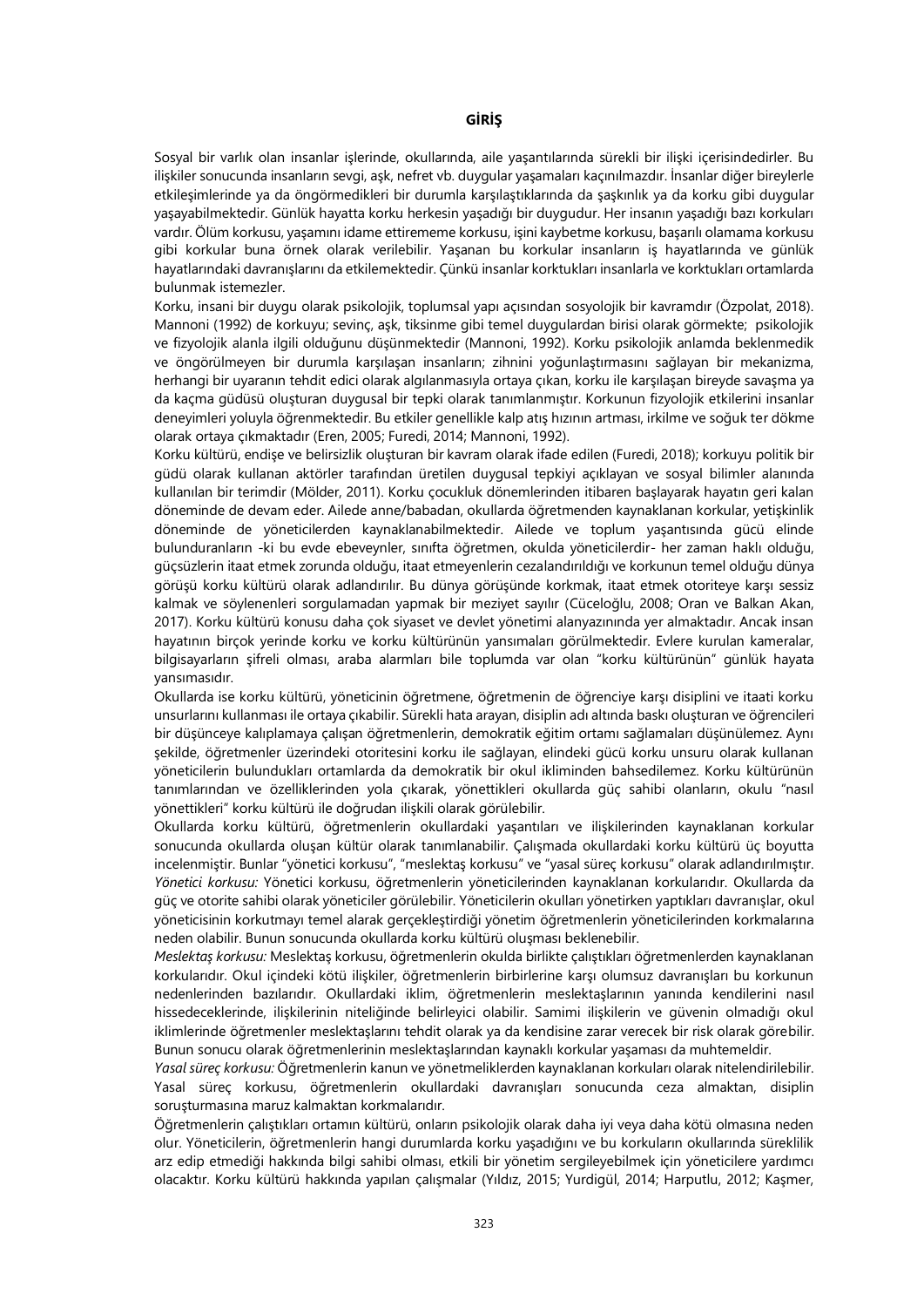2009) olmasına rağmen, bu çalışmalar sosyoloji, işletme gibi değişik alanlarda gerçekleştirilmiştir. Türkiye'deki eğitim örgütlerinde korku kültürü ile ilgili yapılmış bazı çalışmalar (Çakıroğlu, 2013; Güler, 2004; Sincer, 2016; Sincer ve Atanur Baskan, 2017) bulunmaktadır. Bu çalışmalar da akademik personel ve öğrencilerin yaşadıkları korku ile ilgilidir. Alan yazında okullarda korku kültürü düzeyini belirlemek üzere öğretmenler için geliştirilmiş bir korku kültürü ölçeğine rastlanmamıştır. Bu nedenle öğretmenlerin çalıştıkları okullarda korku kültürünün hakim olup olmadığının belirlenmesi için korku kültürü düzeyinin ölçülmesine yönelik bir ölçeğe ihtiyaç duyulmaktadır. Bu kapsamda çalışmada, öğretmen algılarına dayalı olarak okullardaki korku kültürünü belirlemeye yönelik bir ölçek geliştirilmesi amaçlanmıştır.

#### **YÖNTEM**

# **Ölçek Maddelerinin Oluşturulması**

Ölçek maddeleri alanyazın taraması (Cüceloğlu, 2008, 2014, 2016, 2018; Furedi, 2007,2014, 2018; Güler, 2004; Mannoni, 1992) ve öğretmenler ile yapılan görüşmeler sonucunda şekillendirilmiştir. Öğretmenler ile görüşme yapılırken öncelikle korku kültürü kavramı ile anlatılmak istenen açıklanmıştır. Daha sonra öğretmenlerden okullarda yaşadıkları korkuların nedenleri sorulmuştur. Öğretmenlerin görüşleri doğrultusunda okullarda yöneticilerden, meslektaşlardan ve yasal süreçlerden kaynaklanan korkular olduğu sonucuna ulaşılmıştır. Madde havuzu oluşturulmasında bu boyutlar dikkate alınmıştır. Bu çalışmalar sonucunda yönetici korkusu, meslektaş korkusu, yasal süreç korkusu olmak üzere üç boyut altında toplam 32 maddelik madde havuzu elde edilmiştir. Madde havuzu, alan uzmanları ve ölçme değerlendirme uzmanı ile birlikte değerlendirilerek üç maddenin çıkarılmasına karar verilmiş, bazı maddelerde de düzenleme yapılmıştır. Elde edilen 29 maddelik yeni ölçek formunun Türkçe'ye uygunluğu ve anlaşılırlığının tespit edilmesi için iki Türkçe öğretmeni ile görüşülerek öneriler doğrultusunda maddelere son hali verilmiştir.

#### **Ölçek Kapsam Geçerliliği**

Kapsam geçerliği alandaki uzman kişilerin, o testin ölçülmek istenen niteliği yeterli ve uygun biçimde ölçtüğüne ilişkin yorum ve görüşlerinin alınması ile gerçekleştirilebilir. Uzman kişiler hem testin bilim alanını hem de test sorusu hazırlama teknik ve yöntemlerini iyi bilen kişilerdir. Test uzmanlarca incelenerek eleştiri ve öneriler doğrultusunda gerekli değişiklikler yapılır (Şeker ve Gençdoğan, 2014). Çalışmada kapsam geçerliliğinin belirlenmesi için Lawshe tekniğine başvurulmuştur. Bu tekniğin kullanılabilmesi için en az 5 en fazla 40 (Yurdugül, 2005) uzmandan görüş alınmalıdır. Bu çalışmada 20 uzmandan görüş alınmıştır. Uzmanlardan ölçekte yer alan maddeler için "1-Kaldırılmalı, 2-Düzeltilmeli, 3-Kalmalı" şeklinde görüş bildirmeleri istenmiştir.

Kapsam geçerliğini belirlemek üzere her bir madde için "Kapsam Geçerlilik Oranı (KGO)" değeri, ölçeğin tamamı için ise "Kapsam Geçerlilik İndeksi (KGİ)" hesaplanır. KGO değerinin hesaplanmasında aşağıdaki formül kullanılmıştır. KGİ değeri ise ölçekte kalan maddelerin KGO değerlerinin ortalamasıdır. Ölçek boyutlardan meydana geliyorsa her boyut için ayrı ayrı hesaplanır (Lawshe, 1975; Yurdugül, 2005):

 $KGO = \frac{n - (\frac{N}{2})}{N/2}$ N/2 n= Madde için gerekli olarak görüş bildiren uzman sayısı

N=Toplam uzman sayısı

Kapsam geçerliğinin belirlenmesi için 20 uzmandan görüş alındığı için her bir madde için kapsam geçerlilik oranı ve boyutlar için belirlenen kapsam geçerlilik indeksi ölçüt olarak belirlenen 0,42 değerinden yüksek olmalıdır (Lawshe, 1975). KGO'su 0,42'den düşük olan 8 madde ölçekten çıkarılarak 21 maddelik nihai form elde edilmiştir. Boyutlar için elde edilen KGİ değerleri Tablo 1'de verilmiştir.

Tablo 1

| Ölçek boyutlarına ait KGİ değerleri |                               |      |
|-------------------------------------|-------------------------------|------|
|                                     | <b>Boyut</b>                  | KGİ  |
|                                     | Yönetici korkusu (9 madde)    | 0.76 |
|                                     | Meslektaş korkusu (7 madde)   | 0.71 |
|                                     | Yasal süreç korkusu (5 madde) | 0.62 |

Bu çalışmaların sonunda elde edilen 21 maddelik form 5'li Likert (*1=Hiçbir zaman; 2=Nadiren, 3=Bazen; 4=Çoğunlukla; 5=Her zaman)* olarak hazırlanmıştır. Ölçekten alınabilecek toplam puan 21-105 arasında değişmektedir. Ölçekten alınan puanın artması, okulda korku kültürünün yüksek olduğu anlamına gelmektedir.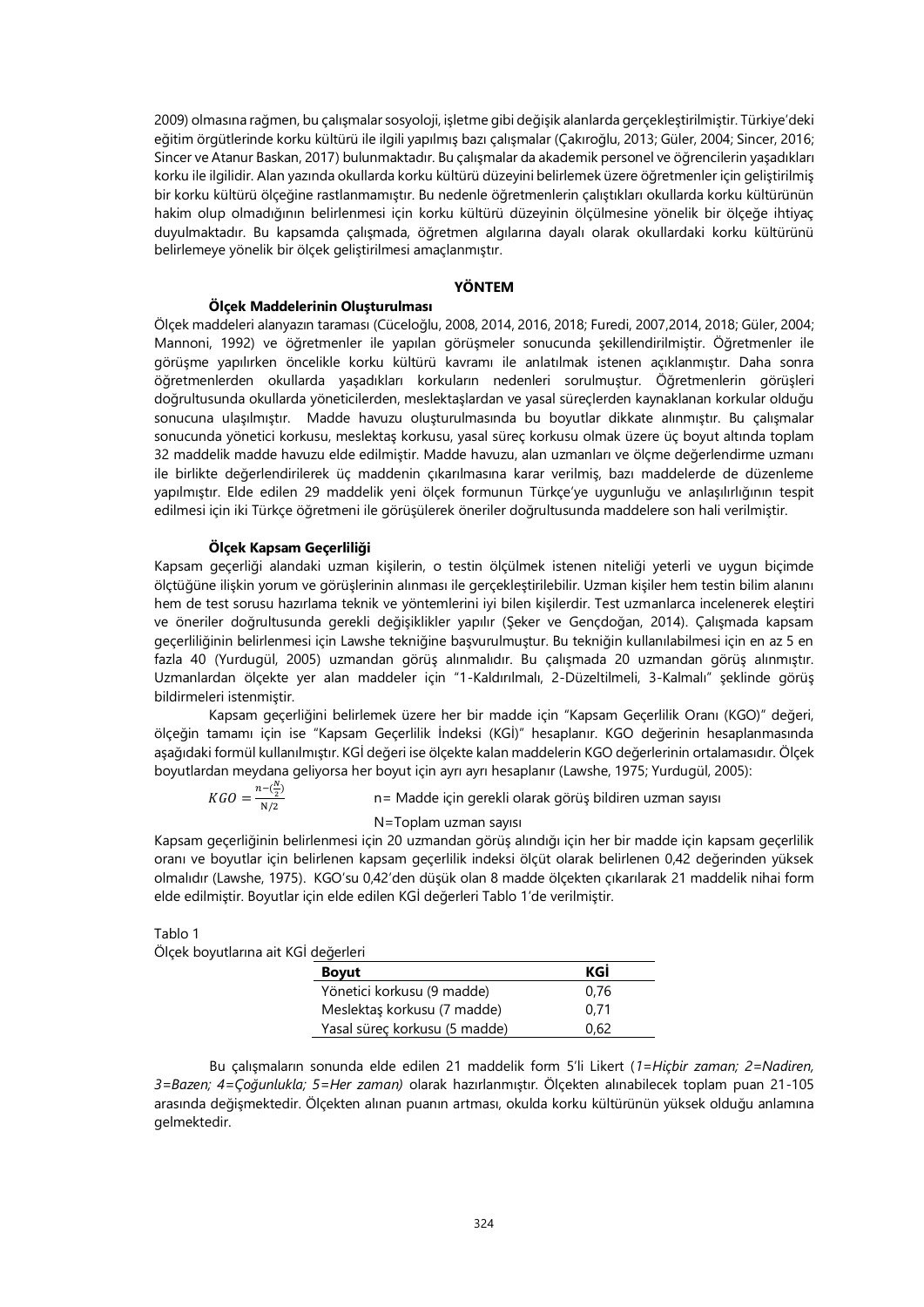# **Çalışma Grubu**

Araştırmanın çalışma grubu, çevrimiçi formu gönüllü olarak dolduran 320 öğretmenden oluşmaktadır. Çalışma grubuna ait kişisel bilgiler Tablo 2'de yer almaktadır.

#### Tablo 2

Çalışma grubuna ait kişisel bilgiler

| Değişken                   |                      | N   | %     |
|----------------------------|----------------------|-----|-------|
|                            | Kadın                | 176 | 55,00 |
| <b>Cinsiyet</b>            | Erkek                | 144 | 45,00 |
|                            | Anaokulu-Ilkokul     | 142 | 44,38 |
| <b>Okul Kademesi</b>       | Ortaokul             | 96  | 30,00 |
|                            | Lise                 | 82  | 25,62 |
|                            | $1 - 5$              | 69  | 21,56 |
|                            | $6 - 10$             | 102 | 31,88 |
| Kıdem (Yıl)                | $11 - 15$            | 81  | 25,31 |
|                            | 20 yıl ve üzeri      | 68  | 21,25 |
|                            | $1 - 3$              | 157 | 49,06 |
| <b>Okuldaki</b><br>çalışma | $4-6$                | 75  | 23,75 |
| süresi (Yıl)               | $7-9$                | 45  | 15,00 |
|                            | 10 yıl ve üzeri      | 38  | 12,19 |
|                            | $1 - 10$             | 64  | 20,00 |
| <b>Okulda</b><br>çalışan   | $11 - 20$            | 91  | 28,44 |
| öğretmen sayısı            | 21<br>öğretmen<br>ve | 165 | 51,56 |

# **Verilerin Toplanması**

Çalışma grubundan veri toplamak üzere çevrimiçi form hazırlanmış ve forma ulaşmak için kullanılacak bağlantı adresi çevrimiçi olarak e-posta ve diğer bazı iletişim araçları kullanılarak öğretmenlere gönderilmiştir. Birer hafta arayla hatırlatma mesajları gönderilmiş, bir aylık süre sonunda veri toplama işlemi tamamlanmıştır. Ölçeğin benzer ölçek geçerliliğinin belirlenebilmesi için de Askanashy ve Nicholson (2005) tarafından geliştirilen ve Sincer (2016) tarafından Türkçe uyarlaması yapılan "Korku İklimi" ölçeği de çevrimiçi forma eklenmiştir. Araştırmada bu ölçeğin seçilmesinin nedeni işletmeye yönelik hazırlanmış bir ölçek olması, Sincer (2016) tarafından eğitim örgütlerinde geçerlilik ve güvenirlik çalışmasının yapılmasıdır.

# **Verilerin Analizi**

Verilerin analizi için istatistik paket programları kullanılmıştır. Ölçeğin yapı geçerliğini belirlemek için açımlayıcı ve doğrulayıcı faktör analizleri yapılmıştır. Ölçeğin iç tutarlılık güvenirliği için Cronbach Alfa ( $\alpha$ ) katsayısı hesaplanmıştır. Ölçeğin açımlayıcı ve doğrulayıcı faktör analizlerini gerçekleştirmek için veriler 2 gruba ayrılmış, 1. Gruba açımlayıcı faktör analizi (AFA), 2. Gruba doğrulayıcı faktör analizi (DFA) uygulanarak ölçeğin geçerlilik çalışması gerçekleştirilmiştir. Ölçeğin ölçüt geçerliğini belirlemek için de Askanashy ve Nicholson (2005) tarafından geliştirilen ve Sincer (2016) tarafından Türkçe uyarlaması yapılan "Korku İklimi" ölçeği arasındaki korelasyona bakılmıştır. Ölçek 13 madde ve tek boyuttan oluşmaktadır. Askanashy ve Nicholson (2005) ölçeği özel sektör çalışanları için geliştirmiş; Sincer (2016) akademik personellerden oluşan çalışma grubuyla Türkçe uyarlamasını gerçekleştirmiştir. Ayrıca alt ve üst % 27'lik gruplar arasındaki farkın anlamlı olması ölçeğin ölçüt geçerliliğinin sağlandığının başka bir göstergesidir. Bu kapsamda t testi ile alt ve üst % 27'lik gruplar da karşılaştırılmıştır.

## **BULGULAR**

#### **Yapı Geçerliliği**

Ölçek geliştirme çalışmalarında ölçeğin yapı geçerliliğinin belirlenmesi için en sık yapılan analiz faktör analizidir. Faktör analizi, birbiriyle ilişkili değişkenleri bir araya getirerek daha az sayıda kavramsal olarak anlamlı yeni değişkenler (faktörler, boyutlar) keşfetmeyi amaçlayan çok değişkenli bir istatistik olarak tanımlanmaktadır (Büyüköztürk,2002). Alanyazında faktör analizi için gerekli çalışma grubu büyüklüğü hakkında çeşitli varsayımlar mevcuttur. Bazı araştırmacılar örneklem büyüklüğünün madde sayısının en az 10 katı olması gerektiğini (Kline, 1994) savunurken, bazıları da madde sayısının 5 katının (Bryman ve Cramer, 2001) yeterli olduğunu belirtmişlerdir. Örneklem büyüklüğünün yeterli olup olmadığı konusunda Kaiser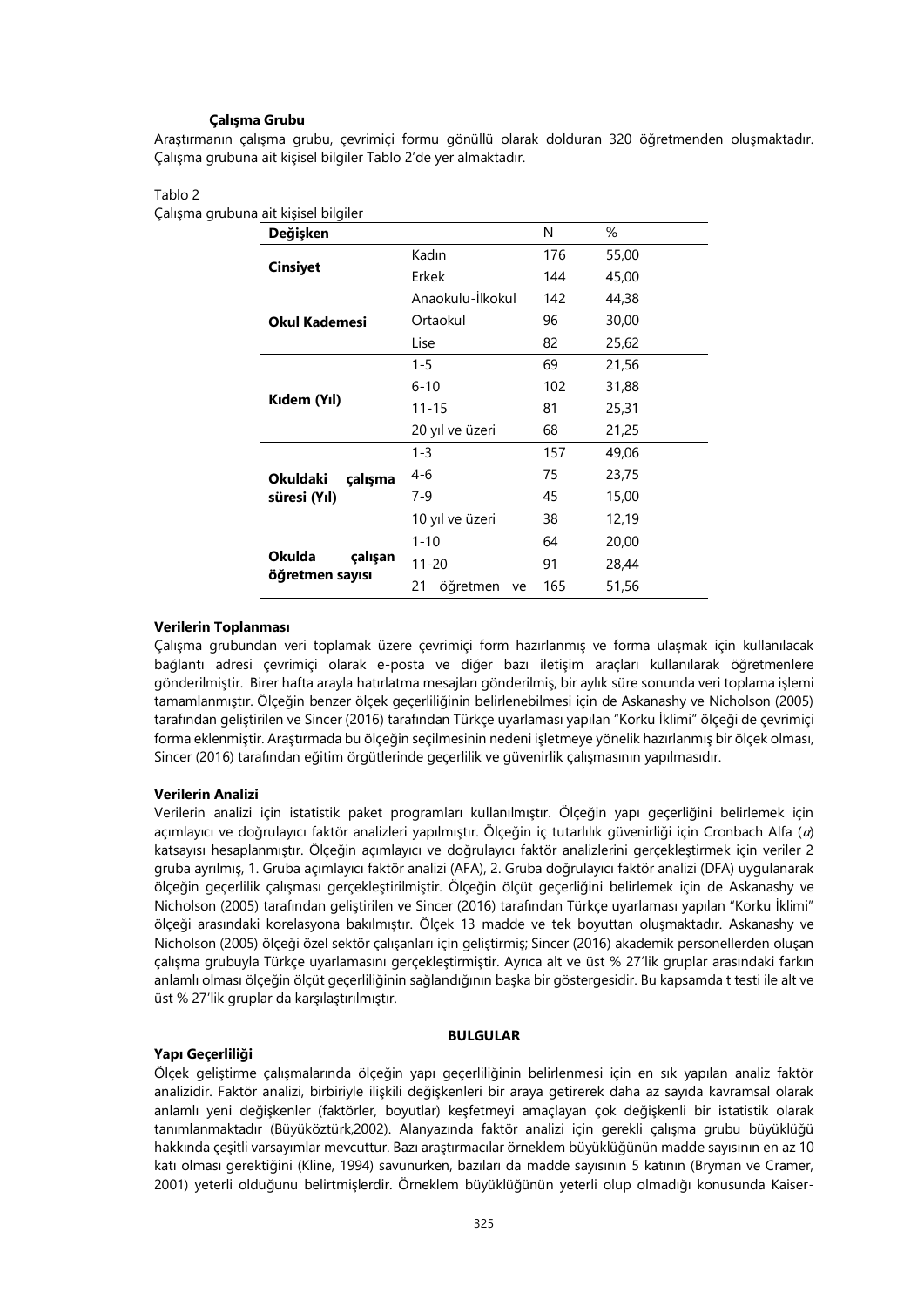Meyer-Olkin testi sonuçlarına da bakılır. KMO değerinin 0,80 ve üstü olması örneklem büyüklüğünün yeterli olduğu şeklinde yorumlanabilir (Seçer, 2013; Şencan, 2005). Pallant (2011) ise KMO değerinin 0,60 ve üzeri bir değer almasının yeterli olduğu görüşündedir. Çokluk, Şekercioğlu ve Büyüköztürk (2012) faktör analizinin gerçekleştirilmesi için gerekli örneklem büyüklüğünün belirlenmesinde ölçütlerden en az ikisinin karşılanmasını önermişlerdir. 21 madde olarak uygulanan ölçek için 160/21= 7,62 değeri madde sayısının 5 katından fazla olduğu için yeterli görülmüştür. Tablo 3'te yer alan veriler incelendiğinde Kaiser-Meyer-Olkin örneklem uygunluğu ölçüsü değerinin 0,919 olduğu ve eldeki verilerin faktör analizine uygun olduğu sonucuna ulaşılmıştır. Ayrıca faktör analizinde evrendeki dağılımın normal olması gerekmektedir. Normal dağılımın belirlenmesi için çarpıklık-basıklık katsayısı ve Bartlett küresellik testi sonuçlarına bakılmıştır. Elde edilen çarpıklık basıklık değerleri +2/-2 arasında olması (George & Mallery, 2010; Karagöz, 2016; Kunnan, 1998) ve Bartlett küresellik testi sonucunun anlamlı olması (Tavşancıl, 2014) verilerin normal dağılım gösterdiği şeklinde yorumlanabilir. Bartlett küresellik testi sonucunda ki-kare değeri 1739,79 olarak hesaplanmış ve bu değer de p=0,00 olduğu için anlamlı bulunmuştur. Ölçek maddelerinin çarpıklık-basıklık değerlerinin +2 ve – 2 arasında olması ve Bartlett küresellik testi sonucunun anlamlı olması, faktör analizinin normallik sayıltısının gerçekleştiğini göstermektedir.

Tablo 3.

| Okullarda Korku Kültürü Ölçeği KMO ve Bartlett's Test İstatistikleri |                                |          |
|----------------------------------------------------------------------|--------------------------------|----------|
| Kaiser-Meyer-Olkin Örneklem Uygunluğunun Ölçüsü                      |                                | 919      |
|                                                                      | Yaklaşık X <sup>2</sup> değeri | 1736.979 |
| <b>Bartlett Küresellik Testi</b>                                     | Sd                             | 153      |
|                                                                      |                                | 000      |

"Okullarda Korku Kültürü Ölçeği' nin (OOKÖ)" yapı geçerliliğini belirlemek üzere temel bileşenler analizi kullanılarak AFA yapılmıştır. Faktör yükleri literatürde genel kabul gören 0,30 olarak kabul edilmiştir (Büyüköztürk, 2012). Faktörler arasında ilişki olduğu düşünülüyorsa eğik döndürme yönteminin kullanılması gerekmektedir (Büyüköztürk, 2012; Çokluk, Şekercioğlu ve Büyüköztürk, 2012; Tabachnick ve Fidell, 2013). Bu çalışmada faktörler arasında ilişki olduğu düşünülerek eğik döndürme yöntemlerinden *direct oblimin* kullanılmıştır. Yapılan ilk faktör analizi sonucunda 3 madde, madde toplam korelasyonunun 0,45'ten küçük olması, maddelerin binişik olması ya da madde faktör yükünün düşük olması nedenleriyle sırasıyla ölçekten çıkarılmış kalan 18 maddeye tekrar faktör analizi yapılmıştır.

Yapılan faktör analizi sonucunda OKKÖ'ye ait özdeğerler ve yamaç birikinti grafiği incelenerek ölçeğin üç boyutlu olmasına karar verilmiştir. Korku Kültürü ölçeğinin 18 maddelik formu özdeğeri 1'den yüksek üç faktör tarafından açıklanmaktadır. Ayrıca yamaç birikinti grafiği de incelendiğinde üçüncü dik çizgiden sonra grafik yatay bir hal almış ve ölçeğin üç boyutlu olduğu sonucuna ulaşılmıştır. Tablo 4'te bu faktörlere ilişkin özdeğerler ve varyans oranları, Şekil 1'de ise yamaç birikinti grafiği verilmiştir.

|           | Başlangıç Öz-Değerleri | икіапап торіат varyans tabiosu     | Faktör Yükleri Kareler Toplamı               |        |                                    |                                              |
|-----------|------------------------|------------------------------------|----------------------------------------------|--------|------------------------------------|----------------------------------------------|
| Faktörler | Toplam                 | Acıklanan<br><b>Varyans</b><br>(%) | Toplam<br>Açıklanan<br><b>Varyans</b><br>(%) | Toplam | Acıklanan<br><b>Varyans</b><br>(%) | Toplam<br>Açıklanan<br><b>Varyans</b><br>(%) |
| 1         | 8.099                  | 44.994                             | 44,994                                       | 8,099  | 44,994                             | 44,994                                       |
| 2         | 2.060                  | 11,447                             | 56,441                                       | 2,060  | 11,447                             | 56,441                                       |
| 3         | 1,480                  | 8,221                              | 64,662                                       | 1,480  | 8,221                              | 64,662                                       |

Tablo 4. *Açıklanan toplam varyans tablosu*

Tablo 4.'e göre ölçek boyutlarının özdeğerleri birinci faktör için 8,099, ikinci faktör için 2,060 ve üçüncü faktör için 1,480'dir. Birinci boyutun açıkladığı varyans % 44,994, ikinci boyutun açıkladığı varyans %11,447, üçüncü boyutun açıkladığı varyans % 8,221'dir. Bu üç boyutun açıkladığı toplam varyans oranı ise % 64,662'dir. Sosyal bilimlerde açıklanan toplam varyans oranın 40-60 arasında olması yeterli görülmektedir (Karagöz, 2016; Scherer, Wiebe, Luther & Adams, 1988; Akt. Tavşancıl, 2014).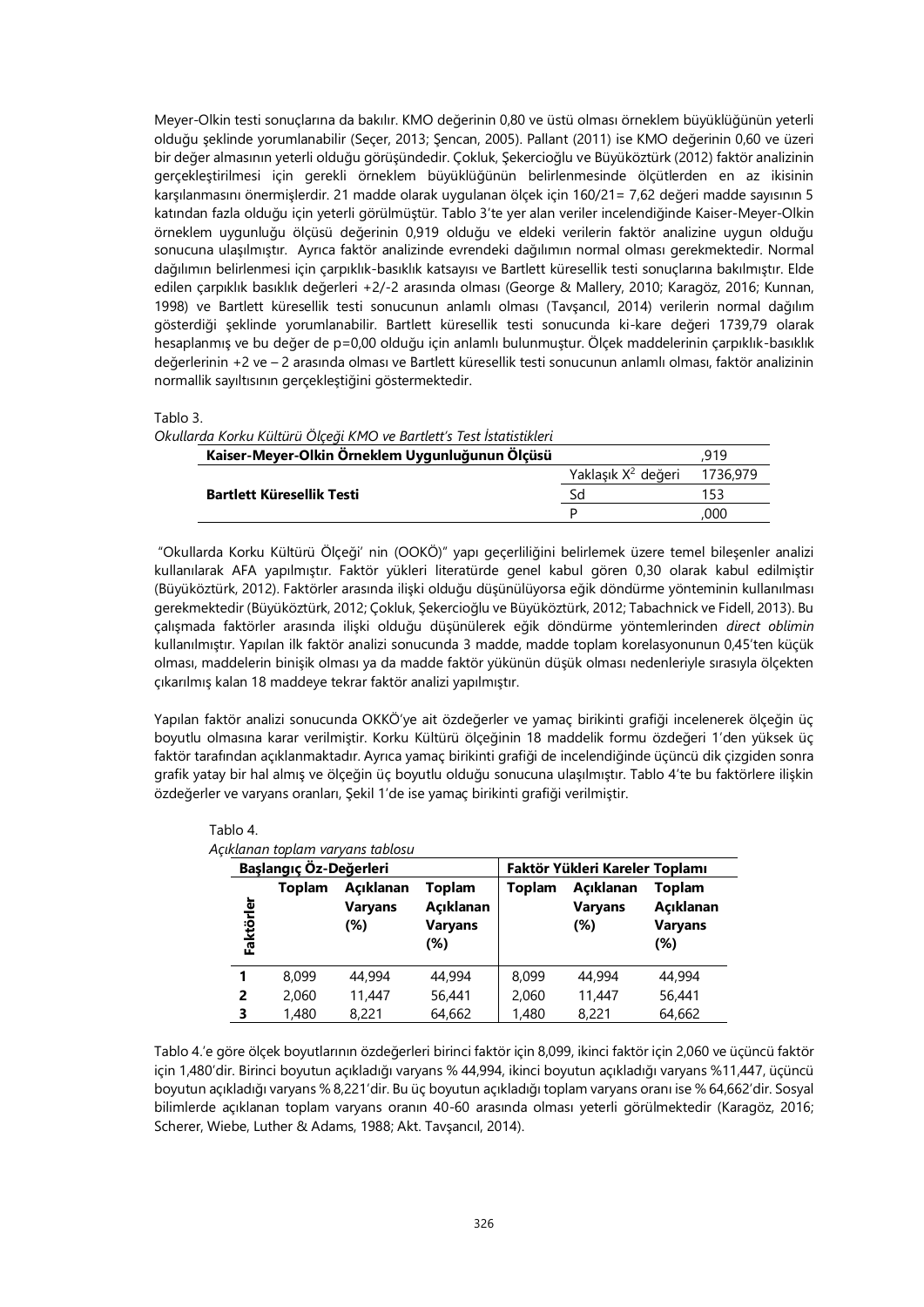

Şekil 1. OKKÖ faktör analizi yamaç birikinti grafiği

| רוסו. |  |
|-------|--|
|       |  |

*Okullarda Korku Kültürü Ölçeği Açımlayıcı Faktör Analizi Sonuçları*

| <b>BOYUT</b>         | <b>MADDE NO</b> | F1   | F <sub>2</sub> | F3   |
|----------------------|-----------------|------|----------------|------|
|                      | Madde 7         | ,890 |                |      |
|                      | Madde 8         | ,861 |                |      |
|                      | Madde 4         | ,837 |                |      |
|                      | Madde 5         | ,748 |                |      |
|                      | Madde 9         | ,743 |                |      |
| Yönetici Korkusu     | Madde 6         | ,742 |                |      |
|                      | Madde 2         | ,741 |                |      |
|                      | Madde 1         | ,702 |                |      |
|                      | Madde 4         | ,537 |                |      |
|                      | Madde 11        |      | ,818           |      |
|                      | Madde 10        |      | ,768           |      |
| Meslektaş<br>Korkusu | Madde 12        |      | ,730           |      |
|                      | Madde 13        |      | ,694           |      |
|                      | Madde 15        |      |                | ,875 |
| Süreç                | Madde 16        |      |                | ,832 |
|                      | Madde 14        |      |                | ,741 |
| Korkusu<br>Yasal     | Madde 18        |      |                | ,615 |
|                      | Madde 17        |      |                | ,458 |

Maddelerin faktör yüklerinin 0,30'un üzerinde olması faktör yükünün belirgin olduğunun göstergesidir. (Kline,1994). Tablo 5'te, OKKÖ açımlayıcı faktör analizi sonuçlarına yer verilmiştir. Ölçeğin birinci boyutu olan "Yönetici Korkusu" dokuz maddeden (1-9), ikinci boyut olan "Meslektaş Korkusu" dört maddeden (10-13) ve "Yasal Süreç Korkusu" boyutu ise beş maddeden (14-18) oluşmaktadır.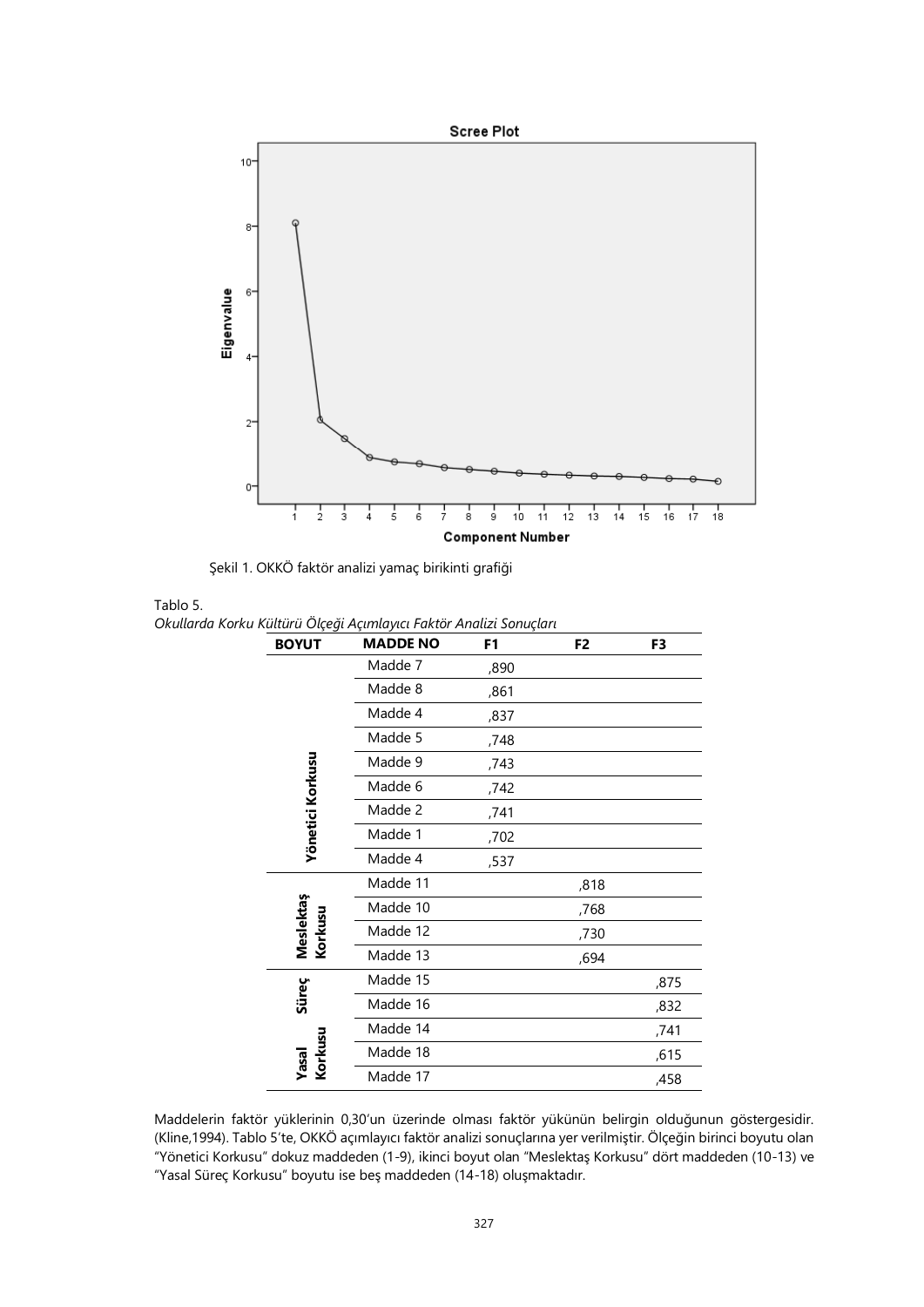Açımlayıcı faktör analizinde, değişkenler arasındaki ilişkilerden faydalanılarak faktörler ortaya çıkarılırken doğrulayıcı faktör analizinde (DFA) faktörlerin doğruluğu test edilir. Doğrulayıcı faktör analizi yapı geçerliliğini değerlendirmek amacıyla kullanılır (Floyd ve Widaman, 1995; Kline, 2005; Akt. Çokluk, Şekercioğlu, Büyüköztürk, 2012; Karagöz, 2016). Doğrulayıcı faktör analizinde modelin uyumunun değerlendirilmesinde kabul edilebilir uyum değerleri ve OKKÖ' ye uygulanan birinci düzey doğrulayıcı faktör analizi sonucunda elde edilen uyum değerleri Tablo 6'da yer almaktadır (Karagöz, 2016).

# Tablo 6.

*Kabul edilebilir uyum indeksi değerleri ve OKKÖ doğrulayıcı faktör analizi uyum indeksi değerleri*

| Uyum İndeksi      | Değer                  | Ölçme aracının değeri |
|-------------------|------------------------|-----------------------|
| $X^2$ /sd         | 0 ile 5 arasında       | 2,231                 |
| <b>RMSEA</b>      | $\leq 0.08$            | 0,068                 |
| GFI               | 0,85 ile 1,00 arasında | 0,882                 |
| <b>AGFI</b>       | 0,85 ile 1,00 arasında | 0.854                 |
| <b>CFI</b>        | $\geq 0.95$            | 0.952                 |
| <b>NFI</b>        | 0,90 ile 1,00 arasında | 0.900                 |
| <b>NNFI (TLI)</b> | 0,90 ile 1,00 arasında | 0.931                 |
| <b>RMR</b>        | $\leq 0.08$            | 0.073                 |
| <b>SRMR</b>       | $\leq 0.08$            | 0.064                 |
| IFI               | 0.90 ile 1.00 arasında | 0.942                 |

Elde edilen uyum indeksi değerlerine göre, OKKÖ'nün mevcut yapı geçerliliğinin doğrulandığı söylenebilir. Şekil 2'de "Okullarda Korku Kültürü Ölçeği" faktör yapısını gösteren DFA modeli gösterilmektedir.



Şekil 2. OKKÖ doğrulayıcı faktör analizi modeli

Faktör yükleri yönetici korkusu boyutunda 0,62 ile 0,85 arasında, meslektaş korkusu boyutunda 0,59 ile 0,86 arasında, yasal süreç korkusu boyutunda ise 0,60 ile 0,83 arasında değişmektedir.

# **Ölçüt Geçerliliği**

Ölçeğin iç ölçüt geçerliliğinin sağlanıp saplanmadığını belirlemek için madde toplam test korelasyonu ve altüst %27 lik gruplar arasındaki ortalamaların anlamlılığına bakılmıştır. Ölçeğe ait ortalama, standart sapma, madde toplam korelasyonları Tablo 7'de verilmiştir. Madde toplam korelasyonları 0,44 ile 0,73 arasında değişmektedir. Karagöz'e (2016) göre madde toplam korelasyonları 0,25 ve daha üzeri olduğu için maddelerin bireyleri iyi derecede ayırt ettiği söylenebilir.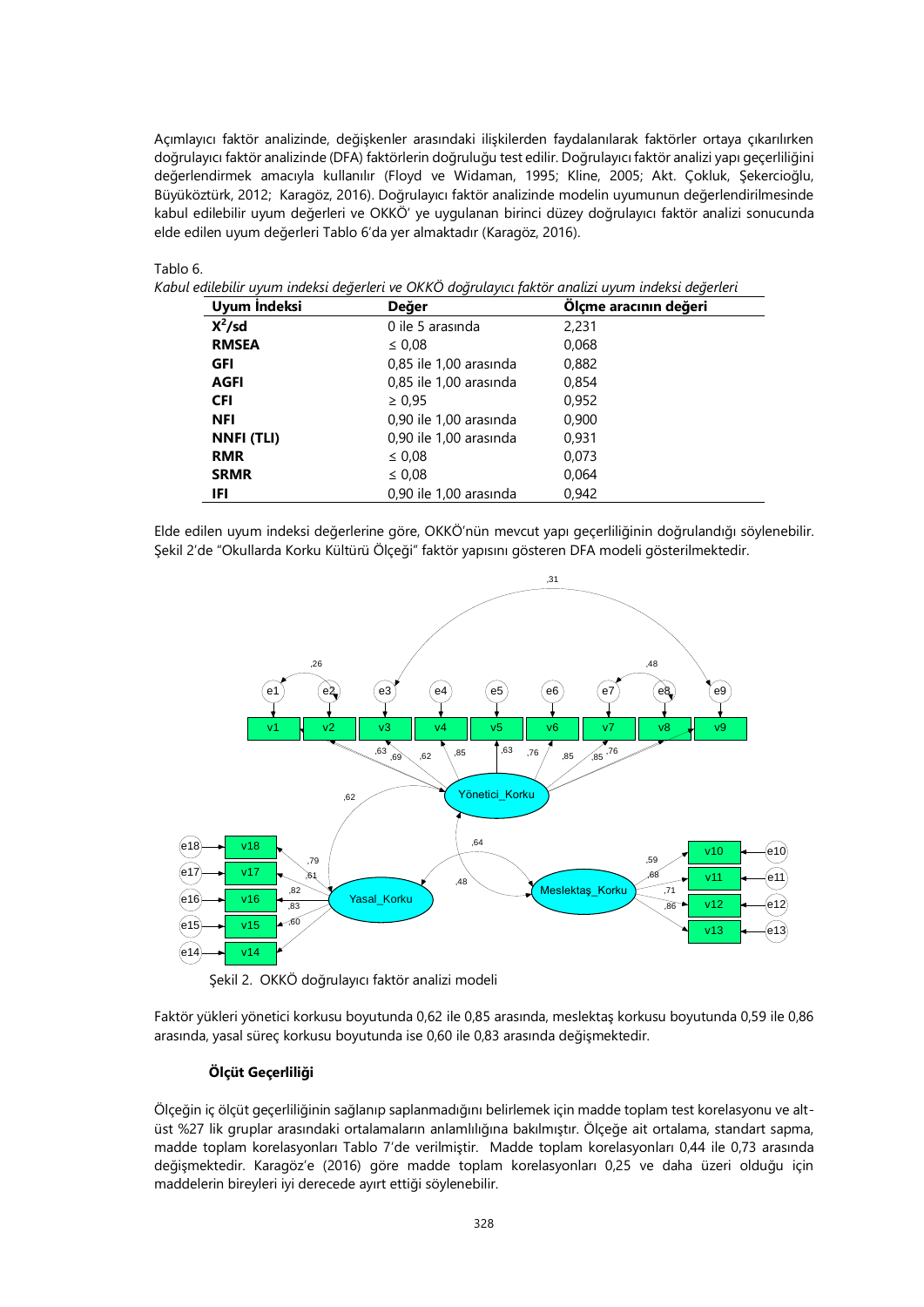| Madde Toplam Istatistikleri |      |       |               |              |                    |       |              |
|-----------------------------|------|-------|---------------|--------------|--------------------|-------|--------------|
| <b>Madde</b>                | Ÿ.   | S     | <b>Madde</b>  | <b>Madde</b> | $\bar{\mathbf{x}}$ | s     | Madde Toplam |
| No                          |      |       | <b>Toplam</b> | No           |                    |       | Korelasyonu  |
|                             |      |       | Korelasyonu   |              |                    |       |              |
| 1                           | 2,58 | 1,200 | 0,559         | 10           | 2,18               | 1,135 | 0,454        |
| $\overline{2}$              | 1,86 | 1,127 | 0,622         | 11           | 2,02               | 1,120 | 0,572        |
| 3                           | 2,78 | 1,318 | 0,635         | 12           | 2,17               | 1,271 | 0,440        |
| 4                           | 2,20 | 1,221 | 0,716         | 13           | 1,79               | 1,083 | 0,561        |
| 5                           | 2,74 | 1,306 | 0,565         | 14           | 2,11               | 1,256 | 0,440        |
| 6                           | 2,14 | 1,316 | 0,692         | 15           | 1,82               | 1,177 | 0,600        |
| 7                           | 2,22 | 1,281 | 0,715         | 16           | 1,84               | 1,147 | 0,606        |
| 8                           | 2,03 | 1,252 | 0,724         | 17           | 2,06               | 1,080 | 0,604        |
| 9                           | 2,18 | 1,224 | 0,730         | 18           | 2,07               | 1,196 | 0.658        |
|                             |      |       |               |              |                    |       |              |

Madde analizi kapsamında gerçekleştirilen bir diğer analiz ölçeğin toplam puanlarına göre belirlenen alt % 27 ve üst % 27'lik grupların madde ortalama puanları arasındaki farkların ilişkisiz t-testi kullanılarak sınanmasıdır (Büyüköztürk, 2012). Tablo 8'de alt ve üst % 27'lik grupların madde puan ortalamaları sonuçlarına göre gerçekleştirilen t-Testi sonuçları yer almaktadır.

| Tablo 8.                                         |  |
|--------------------------------------------------|--|
| Madde Ayırtediciliğine İlişkin t-Testi Sonuçları |  |

Tablo 7.

| <b>Madde No</b> | Grup     | N  | $\bar{\mathbf{x}}$ | SS    | Sd  | t      | р    |
|-----------------|----------|----|--------------------|-------|-----|--------|------|
|                 | Üst % 27 | 90 | 3,36               | 1,125 |     |        |      |
| 1               | Alt % 27 | 90 | 1,68               | 0,819 | 178 | 11,440 | 0,00 |
|                 | Üst % 27 | 90 | 2,72               | 1,152 |     |        |      |
| $\mathbf{2}$    | Alt % 27 | 90 | 1,10               | 0,369 | 178 | 12,726 | 0,00 |
|                 | Üst % 27 | 90 | 3,77               | 0,960 |     |        |      |
| 3               | Alt % 27 | 90 | 1,73               | 0,981 | 178 | 14,053 | 0,00 |
|                 | Üst % 27 | 90 | 3,20               | 1,093 |     |        |      |
| 4               | Alt % 27 | 90 | 1,18               | 0,510 | 178 | 15,901 | 0,00 |
|                 | Üst % 27 | 90 | 3,66               | 1,029 |     |        |      |
| 5               | Alt % 27 | 90 | 1,83               | 1,084 | 178 | 11,566 | 0,00 |
|                 | Üst % 27 | 90 | 3,38               | 1,223 |     |        |      |
| 6               | Alt % 27 | 90 | 1,22               | 0,667 | 178 | 14,680 | 0,00 |
|                 | Üst % 27 | 90 | 3,32               | 1,140 |     |        | 0,00 |
| 7               | Alt % 27 | 90 | 1,14               | 0,384 | 178 | 17,175 |      |
|                 | Üst % 27 | 90 | 3,21               | 1,127 |     |        |      |
| 8               | Alt % 27 | 90 | 1,03               | 0,181 | 178 | 18,105 | 0,00 |
|                 | Üst % 27 | 90 | 3,33               | 1,017 |     |        |      |
| 9               | Alt % 27 | 90 | 1,16               | 0,422 | 178 | 18,770 | 0,00 |
|                 | Üst % 27 | 90 | 2,87               | 1,041 |     |        |      |
| 10              | Alt % 27 | 90 | 1,53               | 0,864 | 178 | 9,353  | 0,00 |
|                 | Üst % 27 | 90 | 2,83               | 1,124 |     |        |      |
| 11              | Alt % 27 | 90 | 1,31               | 0,574 | 178 | 11,441 | 0,00 |
|                 | Üst % 27 | 90 | 2,94               | 1,165 |     |        |      |
| 12              | Alt % 27 | 90 | 1,47               | 1,008 | 178 | 9,102  | 0,00 |
|                 | Üst % 27 | 90 | 2,59               | 1,179 |     |        |      |
| 13              | Alt % 27 | 90 | 1,16               | 0,495 | 178 | 10,631 | 0,00 |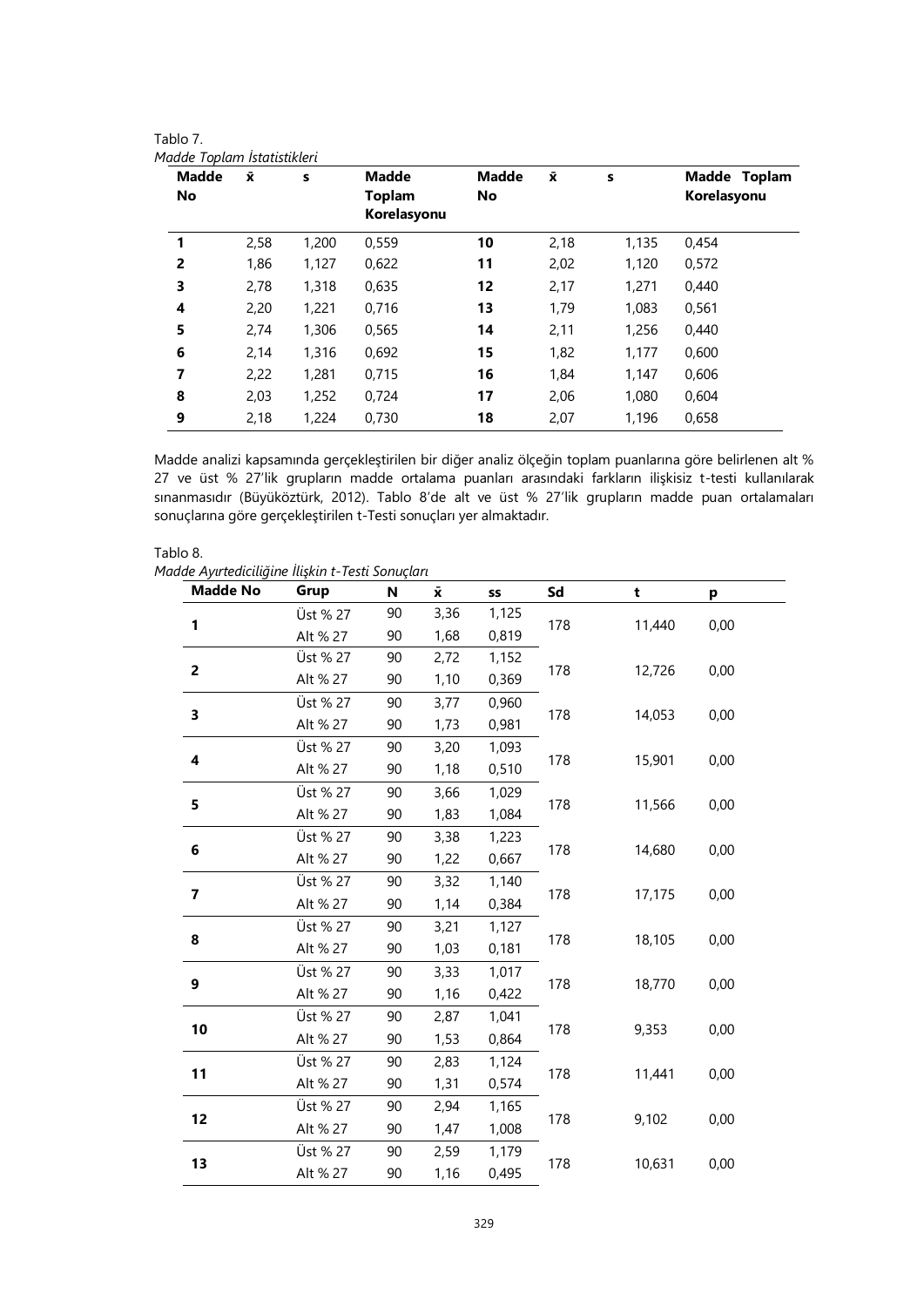|    | Üst % 27 | 90 | 2,86 | 1,286 |     |        | 0,00 |
|----|----------|----|------|-------|-----|--------|------|
| 14 | Alt % 27 | 90 | 1,51 | 1,008 | 178 | 7,806  |      |
|    | Üst % 27 | 90 | 2,69 | 1,338 |     |        |      |
| 15 | Alt % 27 | 90 | 1,12 | 0,329 | 178 | 10,788 | 0,00 |
|    | Üst % 27 | 90 | 2,68 | 1,262 |     |        |      |
| 16 | Alt % 27 | 90 | 1,09 | 0,286 | 178 | 11,652 | 0,00 |
|    | Üst % 27 | 90 | 2,87 | 1,073 |     |        |      |
| 17 | Alt % 27 | 90 | 1,36 | 0,641 | 178 | 11,470 | 0,00 |
| 18 | Üst % 27 | 90 | 3,06 | 1,115 |     |        |      |
|    | Alt % 27 | 90 | 1,23 | 0,601 | 178 | 13,646 | 0,00 |

Bu sonuçlara göre maddeler ilişkin t değerlerinin anlamlı olması (p≤0,01) maddelerin bireyleri ayırt ettiği ve madde geçerliliklerinin yüksek olduğu söylenebilir.

Ölçeğin ölçüt geçerliliğinin belirlenmesi için yapılan bir başka analiz de araştırmacı tarafından geliştirilen ölçek ile Askanashy ve Nicholson (2005) tarafından geliştirilen ve Sincer (2016) tarafından Türkçe uyarlaması yapılan "Korku İklimi Ölçeği" arasındaki korelasyon analizidir. Korelasyon analizine yönelik sonuçlar Tablo 9'da verilmiştir. Tablo 9.

| Korku iklim ölçeği ile korku kültürü ölçeği arasındaki korelasyon tablosu |                  |                   |                     |               |  |  |  |
|---------------------------------------------------------------------------|------------------|-------------------|---------------------|---------------|--|--|--|
|                                                                           | Yönetici Korkusu | Meslektas Korkusu | Yasal Sürec Korkusu | Korku Kültürü |  |  |  |
| Korku İklimi                                                              | $0.636**$        | $0.602**$         | $0.657**$           | $0.767**$     |  |  |  |
| ** Karelasyon 0.01 düzeyinde anlamlıdır                                   |                  |                   |                     |               |  |  |  |

Korelasyon 0,01 düzeyinde anlamlıdır

"Korku İklimi Ölçeği" ile "Korku Kültürü Ölçeği" arasında pozitif yönlü anlamlı ilişki bulunmuştur. İki ölçek arasındaki pozitif yönlü anlamlı ilişkinin olması, ölçeğin benzer ölçek geçerliliği ölçütünün sağlandığını göstermektedir.

#### **Ölçme Aracının Güvenirliği**

Bir ölçeğin kurgu, içerik, yapı ve fenomeni sorgulama gücünü ve yeterliliğini değerlendirmek için yararlanılan yöntemlere güvenirlik ve madde analizi denir. Güvenirlik bir testin veya ölçeğin ölçmek istediği şeyi tutarlı ve istikrarlı bir şekilde ölçme derecesidir (Karagöz, 2016; Özdamar, 2016). Araştırmada güvenirlik düzeyinin belirlenmesi için Cronbach's Alpha katsayısı kullanılmıştır. Cronbach's Alpha katsayısı 0 ile 1 arasında değer alır. Araştırmalarda alfa değerinin ne düzeyde olması gerektiği hakkında çeşitli görüşler bulunmaktadır. Ölçek boyutlarının güvenirlik katsayıları 0,00-0,39 arasında ise ölçek güvenilir değil, 0,40-0,59 arasında ise düşük, 0,60-0,79 arasında ise oldukça güvenilir, 0,80-1,00 arasında ise yüksek derecede güvenilirdir (Karagöz, 2016). DeVellis (2012)'e göre ise güvenirlik katsayısı 0,70 üzerinde olmalıdır (Pallant, 2011). Seçer (2013) ve Büyüköztürk (2012) de güvenirlik katsayısının 0,70 üzerinde olmasının yeterli görüldüğünü belirtmişlerdir. "Yönetici Korkusu" alt boyutuna ilişkin α katsayısı 0,92; "Meslektaş Korkusu" alt boyutuna ilişkin α katsayısı 0,80; "Yasal Süreçlerden Korku" alt boyutuna ilişkin α katsayısı 0,86 olarak hesaplanmıştır. "Okullarda Korku Kültürü Ölçeği'nin" tamamına ilişkin α katsayısı da 0,92'dir. Ölçeğin alt boyutlarının iç tutarlılıklarının belirlenmesi için iki yarı test güvenirlik analizi gerçekleştirilmiş, tüm alt boyutlarda iki yarımlar arası korelasyon değerleri 0,90 ve üzeri olduğu sonucuna ulaşılmıştır.

# **SONUÇ**

Bu çalışmada okullardaki korku kültürü düzeyinin belirlenmesi için yönetici korkusu (1-9), meslektaş korkusu (10-13) ve yasal süreç korkusu (14-18) olmak üzere 3 boyut ve toplam 18 maddeden oluşan "Okullarda Korku Kültürü Ölçeği" geliştirilmiştir. Ölçek 5'li Likert tipi (1=Hiçbir zaman, 2= Nadiren, 3=Bazen, 4=Çoğunlukla, 5=Her zaman) bir ölçektir. Ölçek geliştirme sürecinde gerçekleştirilen geçerlilik ve güvenirlik çalışmaları, ölçeğin okullarda korku kültürü düzeyini belirlemede kullanılabilecek geçerli ve güvenilir bir ölçek olduğunu göstermektedir. Ölçekte yer alan üç faktör toplam varyansın % 64,662'sini açıkladığı sonucuna ulaşılmıştır. Elde edilen üç faktörlü yapının doğrulanması için gerçekleştirilen doğrulayıcı faktör analizi (DFA) sonucunda elde edilen uyum iyiliği değerleri (X<sup>2</sup>/sd=2,231; RMSEA=0,068; GFI=0,882; AGFI=0,854; CFI=0,952; NFI=0,90; NNFI=0,931; IFI= 0,942) kabul edilir düzeyde bulunmuştur. Bu da ölçeğin faktör yapısının doğrulandığını göstermektedir. Araştırmanın ölçüt geçerliliğinin doğrulanması için madde toplam test korelasyonu, alt-üst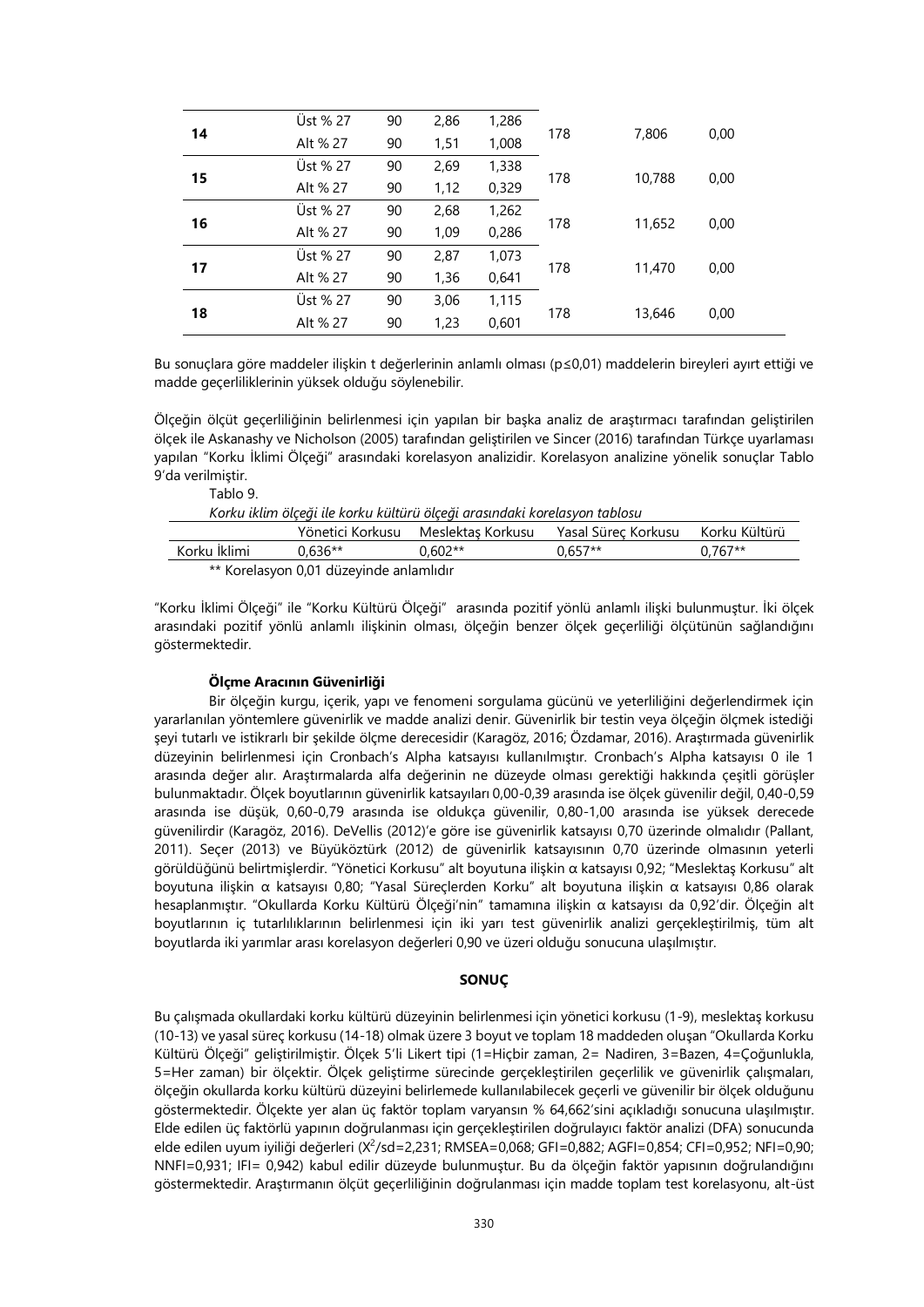%27'lik gruplar arasında t-testi ve benzer ölçek olarak belirlenen "Korku İklimi Ölçeği" ile korelasyon analizleri yapılmıştır. Madde toplam test korelasyonları 0,44-0,73 arasında hesaplanmıştır. Alt-üst %27'lik gruplar arasında gerçekleştirilen t-testi sonuçları tüm maddeler için anlamlı çıkmıştır. "Korku İklimi Ölçeği" ile "Korku Kültürü Ölçeği" arasında pozitif yönlü ilişki bulunmuştur. Elde edilen tüm bu sonuçlar ile ölçeğin ölçüt geçerliğinin sağlandığı söylenebilir. Güvenirlik sonuçlarının belirlenmesi için ölçeğin alt boyutları ve toplam puanına göre Cronbach's Alpha değerlerine bakılmış ve bu değerlerin 0,80 ve 0,92 arasında değiştiği bulunmuştur. Bu değerlere göre ölçeğin güvenilir bir ölçek olduğu söylenebilir. Geliştirilen "Okullarda Korku Kültürü Ölçeği"nin toplam puanı alınabilmekte ve okullarda korku kültürü düzeyi genel olarak belirlenebilmektedir. Ölçekte ters kodlanan madde bulunmamaktadır.

Alanyazında okullarda korku kültürü düzeyini belirlemek üzere hazırlanan bir ölçme aracının olmadığı görülmüştür. Okullarda korku kültürü düzeyini belirlemek, korku kültürü ile çeşitli değişkenler arasındaki ilişkinin belirlenmesi amacıyla ölçeğin kullanılabileceği ve alana katkı sunacağı söylenebilir.

# **KAYNAKÇA/REFERENCES**

- Ashkanasy, N. M., ve Nicholson, G. J. (2003). Climate of fear in organisational settings: construct definition, measurement and a test of theory*. Australian Journal of Psychology, 55(1),* 24-29.
- Bryman, A., ve Cramer, D. (2001). *Quantitative data analysis with SPSS release 10 for windows: A guide for social scientists*. New York, NY, US: Routledge.
- Büyüköztürk, Ş. (2012). *Sosyal bilimler için veri analizi el kitabı*. Ankara: Pegem Akademi Yayıncılık.
- Cüceloğlu, D. (2008). *Korku kültürü:niçin "mış gibi" davranıyoruz*. İstanbul: Remzi Kitabevi
- Cüceloğlu, D. (2014). *Gerçek özgürlük.* İstanbul: Remzi Kitabevi.
- Cüceloğlu, D. (2016). *İletişim donanımları* (53. Baskı). İstanbul: Remzi Kitabevi.
- Cüceloğlu, D. (2018). *Öğretmenim bir bakar mısın?* (2. Baskı). İstanbul: Final Kültür Sanat Yayınları.
- Cüceloğlu, D. (2008). *Korku kültürü:niçin "mış gibi" davranıyoruz.* İstanbul: Remzi Kitabevi
- Çakıroğlu, A. E. (2013). *Değerler eğitiminde korku kültürünün etkisi.* Yayımlanmamış yüksek lisans tezi, Abant İzzet Baysal Üniversitesi, Bolu.
- Çokluk, Ö., Şekercioğlu, G. ve Büyüköztürk, Ş. (2012). *Sosyal bilimler için çok değişkenli istatistik: SPSS ve LISREL uygulamaları.* Ankara: Pegem Akademi Yayıncılık.
- Eren, A. (2005). Korku kültürü, değerler kültürü ve şiddet. *Aile ve Toplum, 2(9).*
- Furedi, F. (2007). The only thing we have to fear is the 'culture of fear'itself. *American Journal of Sociology, 32, 231-234.*
- Furedi, F. (2014). *Korku kültürü risk almamanın riskleri* (2. Baskı). (B. Yıldırım Çev.). İstanbul: Ayrıntı Yayınları. (Orijinal çalışmanın basım tarihi 1998).
- Furedi, F. (2018). *How fear Works: culture of fear in the 21st century*. New York: Bloomsbury Publishing.
- George, D., ve Mallery, M. (2010). *SPSS for windows step by step: a simple guide and reference,* 17.0 update (10th ed.) Boston: Pearson.
- Güler, A. (2004). *Türk eğitim sisteminde korku kültürü ve disiplin sorunu.* XIII. Ulusal Eğitim Bilimleri Kurultayı. 6-9 Temmuz, İnönü Üniversitesi Eğitim Fakültesi, Malatya, 1-9.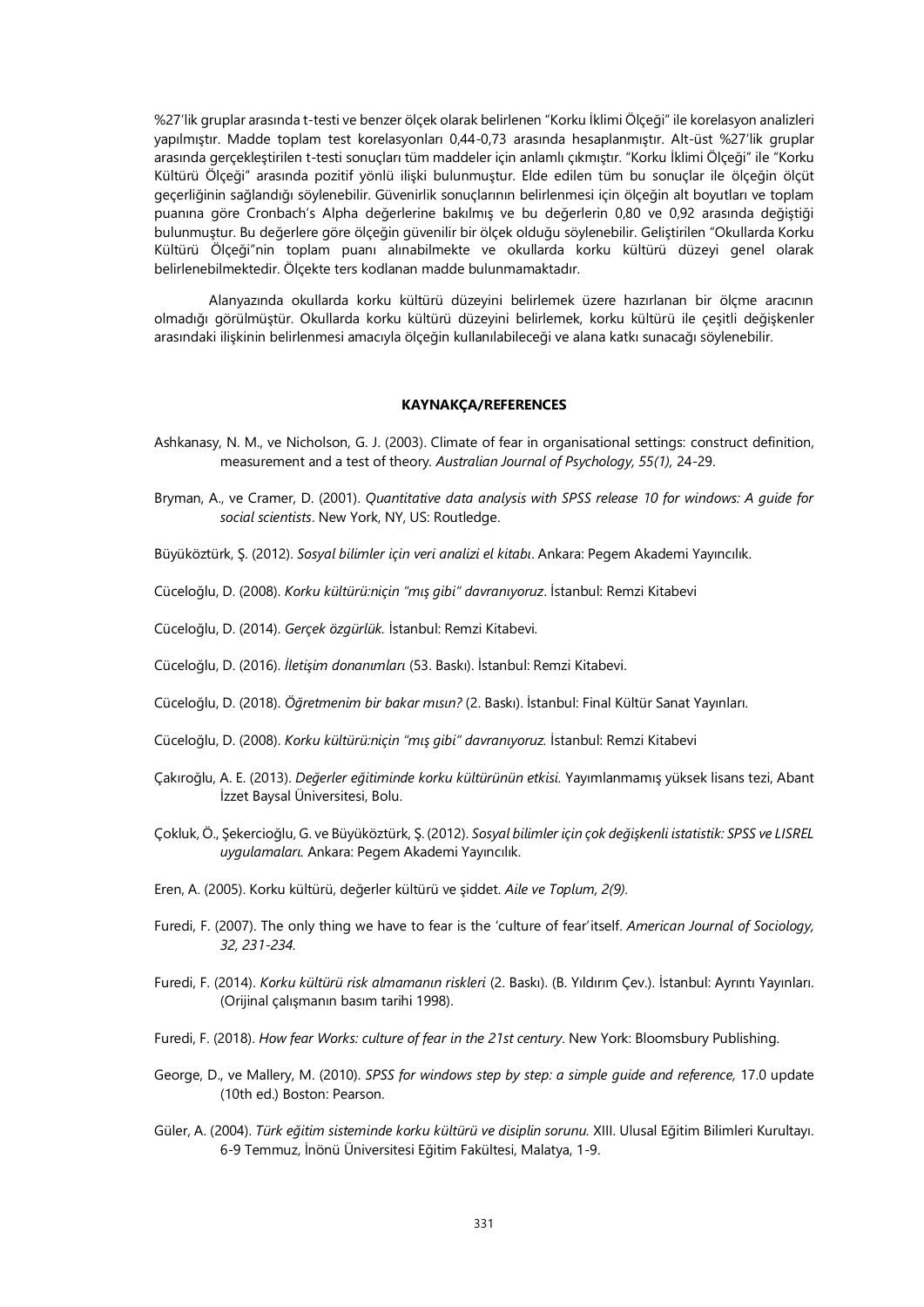- Harputlu, F. (2012). *Yeni kapitalizmin toplumsal denetim aracı-korku kültürü ile kitle iletişim araçları ilişkisi: Türkiye'deki internet haber siteleri örneği.* Yayımlanmamış yüksek lisans tezi, Gazi Üniversitesi Sosyal Bilimler Enstitüsü, Ankara.
- Karagöz, Y. (2016). *SPSS ve AMOS 23 uygulamalı istatistiksel analizler*. Ankara: Nobel Yayıncılık.
- Kaşmer, T. (2009). *Korku kültürünün yönetim, çalışanlar ve işletme üzerindeki etkilerinin analizi.*  Yayımlanmamış yüksek lisans tezi, Muğla Üniversitesi Sosyal Bilimler Enstitüsü, Muğla.
- Kline, P. (1994). *An easy guide to factor analysis*. New York: Routledge.
- Kunnan, A.J. (1998). An introduction to structural equation modelling for language assessment research. *Language Testing, 15 (3),* 295–332.
- Lawshe, C. H. (1975). A quantitative approach to content validity. *Personnel psychology, 28,* 563–575.
- Mannoni, P. (1992). *Korku.* İstanbul: Yeni Yüzyıl Kitaplığı.
- Mölder, H. (2011). The culture of fear in international politics a western-dominated international system and its extremist challenges. *ENDC Proceedings, 14, 241–263.*
- Oran, F. Ç. Ve Balkan Alkan, B. (2017). Örgütlerde korku kültürüne ilişkin bir model önerisi. *5. International Balkan and Near Eastern Social Sciences Congress Proceedings Book*, 619-631.
- Özdamar, K. (2016). *Ölçek ve test geliştirme yapısal eşitlik modellemesi*. Ankara: Nisan Kitabevi.
- Özpolat, A. (2018). *Toplumsal korkular üzerine sosyolojik bir araştırma (Fırat Üniversitesi örneği).*  Yayımlanmamış Doktora Tezi. Fırat Ticaret Üniversitesi, Sosyal Bilimler Enstitüsü, Elazığ.
- Pallant, J. (2011). *SPSS survival quide: A step by step quide to data analysis using SPSS for Windows (4th. Ed.).* Australia: Allen & Unwin.
- Seçer, İ. (2013). *SPSS ve LISREL ile pratik veri analizi*. Ankara: Anı Yayıncılık.
- Sincer, S. (2016). *Öğretim elemanlarının algılarına göre korku kültürü ile tükenmişlik arasındaki ilişkinin incelenmesi.* Yayımlanmamış yüksek lisans tezi, Hacettepe Üniversitesi Eğitim Bilimleri Enstitüsü, Ankara.
- Sincer, S., ve Atanur Baskan, G. (2017). Analyzing the Relationship Between Culture of Fear and Burnout According to the Perceptions of Academics. *Journal of Higher Education & Science/Yüksekögretim ve Bilim Dergisi, 7(3).*
- Şencan, H. (2005). *Sosyal ve davranışsal ölçümlerde güvenirlik ve geçerlilik.* Ankara: Seçkin Yayıncılık.
- Şeker, H., Gençdoğan, B. (2014). *Psikolojide ve eğitimde ölçme aracı geliştirme* (2. Basım). Ankara: Nobel Yayıncılık.
- Tabachnick, B.G. ve Fidell, L.S. (2013). *Using multivariate statistics*. Boston: Pearson.
- Tavşancıl, E. (2014). *Tutumların ölçülmesi ve spss ile veri analizi*. Ankara: Nobel Yayıncılık.
- Yıldız, Z. (2015). *Korku kültürü ile kent ilişkisi üzerine kuramsal tartışma.* Yayımlanmamış yüksek lisans tezi, Gazi Üniversitesi Sosyal Bilimler Enstitüsü, Ankara.
- Yurdigül, A. (2014). *Televizyon ana haber bültenlerinde korku kültürünün inşası.* Yayımlanmamış doktora tezi, İstanbul Üniversitesi Sosyal Bilimler Enstitüsü, İstanbul.